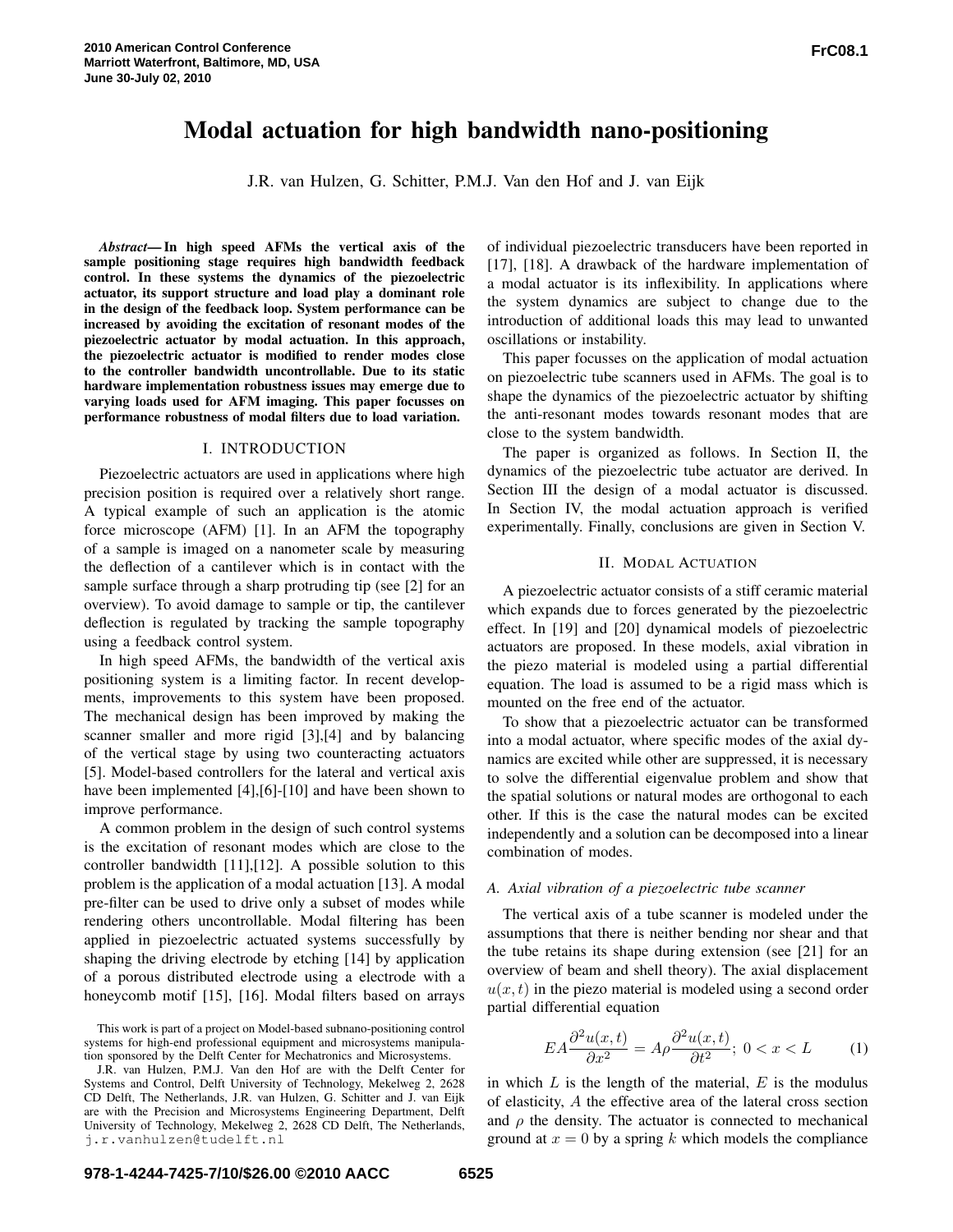of the support and loaded by a rigid mass  $m_l$  at  $x = L$ . The boundary conditions are

$$
EA\frac{\partial u(x,t)}{\partial x} = kU(x), \ x = 0,
$$
 (2)

$$
-EA\frac{\partial u(x,t)}{\partial x} = m_l \frac{\partial^2 u(x,t)}{\partial t^2}, \ x = L. \tag{3}
$$

Under the assumption that the system executes synchronous motion [22] the solutions of (1)-(3) can be separated into a function of the spatial variable  $x$  and function of time  $t$  and can be described as

$$
u_i(x,t) = U_i(x) \cos(\omega_i t - \alpha_i)
$$
 (4)

where  $u_i(x, t)$  are the natural motions with  $U_i(x)$  as the mode shapes of the natural modes and  $\omega_i$  as the natural frequencies which are obtained by solving the differential eigenvalue problem. Using (4), Equations (1)-(3) transform into

$$
-EA\frac{d^2U_i(x)}{dx^2} = \omega^2 \rho A U_i(x), \ 0 < x < L,\tag{5}
$$

$$
EA\frac{dU_i(x)}{dx} = kU_i(x), x = 0,
$$
\n(6)

$$
EA\frac{dU_i(x)}{dx} = \omega^2 m_l U_i(x), \ x = L. \tag{7}
$$

Assuming natural modes in the form

$$
U_i(x) = \cos\left(\frac{\lambda_i}{L}x - \beta_i\right),\tag{8}
$$

with parameters  $\lambda_i$  and  $\beta_i$  given by

$$
\tan(\lambda_i) + \tan(\lambda_i) \frac{kL}{EA} \frac{m_l}{\rho AL} = \frac{kL}{EA} \frac{1}{\lambda_i} - \frac{m_l}{\rho AL} \lambda_i \tag{9}
$$

and

$$
\tan\left(\beta_i\right) = \frac{k}{EA} \frac{1}{\lambda_i},\tag{10}
$$

the natural frequencies  $\omega_i$  can be derived using

$$
\omega = \frac{\lambda}{L} \sqrt{\frac{E}{\rho}}.\tag{11}
$$

To show that the separate modes can be excited independently it is necessary to derive the orthogonality conditions.

## *B. Orthogonality*

To derive the orthogonality conditions, two solutions  $U_a(x)$  and  $U_b(x)$  satisfying

$$
-EA\frac{d^2U_a(x)}{dx^2} = \omega_a^2 A \rho U_a(x), \ \ 0 < x < L,\tag{12}
$$

$$
-EA\frac{d^2U_b(x)}{dx^2} = \omega_b^2 A \rho U_b(x), \ \ 0 < x < L \tag{13}
$$

are compared. Multiplication of (12) with  $U_b(x)$  and integration over  $x$  yields

$$
-EA \int_0^L U_b(x) \frac{d^2 U_a(x)}{dx^2} dx = \omega_a^2 \rho A \int_0^L U_b(x) U_a(x) dx
$$
\n(14)

Integrating the left hand side by parts yields

$$
EA \int_0^L U_b(x) \frac{d^2 U_a(x)}{dx^2} dx =
$$
  
\n
$$
EA U_b(x) \frac{dU_a(x)}{dx} \Big|_0^L - EA \int_0^L \frac{dU_b(x)}{dx} \frac{dU_a(x)}{dx} dx.
$$
 (15)

Using the boundary conditions (6) and (7) it follows that

$$
EA U_b(x) \frac{dU_a(x)}{dx} \bigg|_0^L = \omega_a^2 m_l U_b(L) U_a(L) - k U_b(0) U_a(0).
$$
\n(16)

Inserting (15) and (16) into (14) yields

$$
EA \int_0^L \frac{dU_b(x)}{dx} \frac{dU_a(x)}{dx} dx + kU_b(0)U_a(0) =
$$
  

$$
\omega_a^2 \left\{ \rho A \int_0^L U_b(x)U_a(x) dx + m_l U_b(L)U_a(L) \right\}.
$$
 (17)

Multiplication of (13) with  $U_a(x)$ , integrating over x and repeating the same steps yields

$$
EA \int_0^L \frac{dU_a(x)}{dx} \frac{dU_b(x)}{dx} dx + kU_a(0)U_b(0) =
$$
  

$$
\omega_b^2 \left\{ \rho A \int_0^L U_a(x)U_b(x) dx + m_l U_a(L)U_b(L) \right\}
$$
 (18)

then, subtracting (17) from (18) we have

$$
(\omega_b^2 - \omega_a^2) \left\{ \rho A \int_0^L U_a(x) U_b(x) dx + m_l U_a(L) U_b(L) \right\} = 0,
$$

which leads to the orthogonality relations

$$
\rho A \int_0^L U_a(x) U_b(x) dx + m_l U_a(L) U_b(L) = \mu_a \delta_{ab} \quad (19)
$$
  
\n
$$
EA \int_0^L \frac{dU_a(x)}{dx} \frac{dU_b(x)}{dx} dx + k U_a(0) U_b(0) = \omega_a^2 \mu_a \delta_{ab} \quad (20)
$$

in which  $a, b = 1, 2, ...$  and  $\delta_{ab}$  is the Kronecker delta function. The parameter  $\mu_a$  is a scaling factor often referred to as the modal mass and is given by

$$
\mu_a = A\rho \int_0^L U_a^2(x)dx + m_l U_a^2(L).
$$

Inserting (8) yields the expression

$$
\mu_a = \rho A \int_0^L \cos^2 \left( \lambda_a \frac{x}{L} - \beta_a \right) dx + m_l \cos^2 \left( \lambda_a - \beta \right)
$$

then, using  $(9)$ , $(10)$  and  $(11)$  it follows that

$$
\mu_a = \frac{1}{2}\rho A L + \frac{1}{2}m_l \cos^2(\lambda_a - \beta_a) + \frac{1}{2}\frac{EA}{kL}\rho A L \sin^2\beta_a.
$$

The orthogonality conditions and the modal mass enable modal decomposition of the system.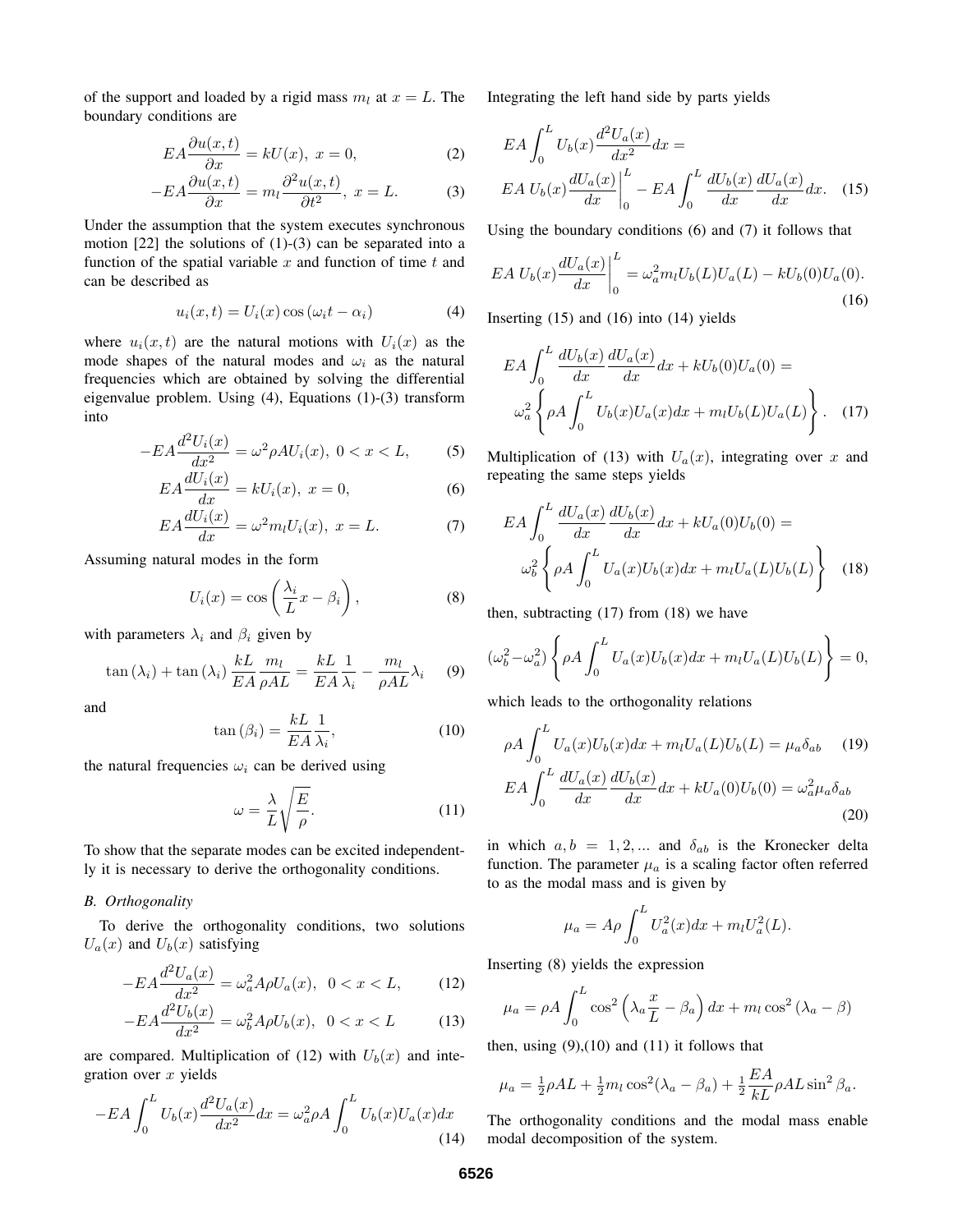#### *C. Response to external excitation*

To derive the response to external excitation (1) is extended to

$$
EA\frac{\partial^2 u(x,t)}{\partial x^2} + f(x,t) = A\rho \frac{\partial^2 u(x,t)}{\partial t^2}; \ 0 < x < L. \tag{21}
$$

in which  $f(x, t)$  is the net-force generated by the piezoelectric effect per unit length. To derive the transfer function of the system in modal form, a solution in the form

$$
u(x,t) = \sum_{i=1}^{\infty} U_i(x)q_i(t)
$$
 (22)

is used. Inserting (22) into (21), multiplying both sides with  $U_a(x)$ , integrating over x and using the orthogonality relations (19), (20) it follows that

$$
\ddot{q}_i(t) + \omega_i^2 q_i(t) = \mu_i^{-1} \int_0^L U_i(x) f(x, t) dx
$$

Without any restriction we can assume  $f(x, t) = F(x)cos\omega t$ to obtain

$$
u(x,t) = \sum_{i=1}^{\infty} \frac{\int_0^L U_i(x) F(x) dx}{\mu_i(\omega_i^2 - \omega^2)} U_i(x) \cos \omega t
$$

and the transfer function from force to extension is

$$
P(x,\omega) = \sum_{i=1}^{\infty} \frac{g_i}{\mu_i(\omega_i^2 - \omega^2)} U_i(x)
$$

with the modal gain  $g_i$  defined as

$$
g_i = \int_0^L U_i(x) F(x) dx
$$

# *D. Modal actuation using sectioned electrodes*

In a standard piezoelectric tube actuator the inner and outer electrodes are continuous. To discretize the actuator for spatially distributed excitation, the live electrode is divided into sections leaving the ground electrode unaltered, see Fig. 5b. The number of sections depends on the width of the separation between the sections which influences the efficiency of the piezo. Each section has an uniform electrode which means that the force generated over a section can be modeled as as set of two equal forces acting on the section boundaries. With this assumption  $F(x)$  can be written as

$$
F(x) = \sum_{j=1}^{n+1} g_j (\delta(x - x_j) - \delta(x - x_{j+1}))
$$

where  $\delta$  is the dirac function, n is the number of sections,  $g_j$ is the section gain and  $x_i$  the coordinate of the lower boundary of a section. The expression for modal gain changes into

$$
g_i = \int_0^L U_i(x)F(x)dx = \sum_{j=1}^n g_j(U_i(x_{j+1}) - U_i(x_j))
$$

with  $U_i(x) = \cos(\lambda_i x/L - \beta_i)$  we have

$$
g_i = \sum_{j=1}^n g_j \left( \cos \left( \lambda_i \frac{x_{j+1}}{L} - \beta_i \right) - \cos \left( \lambda_i \frac{x_j}{L} - \beta_i \right) \right)
$$

If  $n$  modes are selected by choosing a set of modal gains  $g_i$  we can solve this set of equations to obtain the required section gains  $g_j$ . This gives the designer the freedom to shift the anti-resonances of the actuator dynamics towards a specified set of resonant modes which enables selective excitation of individual modes while rendering others uncontrollable.

#### *E. Design of modal actuator*

The design a modal actuator can be based on modeling as well as on experimental data. Once the frequency response functions of the system are derived, modal actuation can be based least squares optimization using a selected set of peak gains, on hand tuning by combining sections into larger sets or on the mode shape of a simple configuration. A good starting point in the latter approach is  $g_i = \cos(\lambda x_i/L)$  with  $\lambda = \frac{\pi}{2}$  as an initial guess. The optimal  $\lambda$  is found shifting the anti resonance between the first and second mode towards the second mode.

A model of the system shown in Fig. 5 based on material constants is shown in Fig. 1. In this model the connection between actuator and mount is assumed to be rigid. The dynamics of the sections  $1 - 5$  shown in Fig. 1 indicate that the individual sections are non-collocated while the sections driven together act as a collocated system. A prerequisite for this is that the separation between the electrodes is very small and that all sections are driven using the same voltage.



Fig. 1. Model of axial dynamics  $(F_i \rightarrow z)$  of a sectioned piezoelectric tube with a stiff connection between tube and mechanical ground.

The influence of a compliant actuator support  $(k = 1 \times 10^7)$  $N/m$ ) is shown in Fig. 2. In this case the first resonant mode has shifted from 17  $kHz$  to 7.5  $kHz$ . From Fig. 2 it is clear that the order of resonance and anti resonant modes has changed. Also, in contrast with the rigid-mount case shown in Fig. 1, the system with all sections driven with the same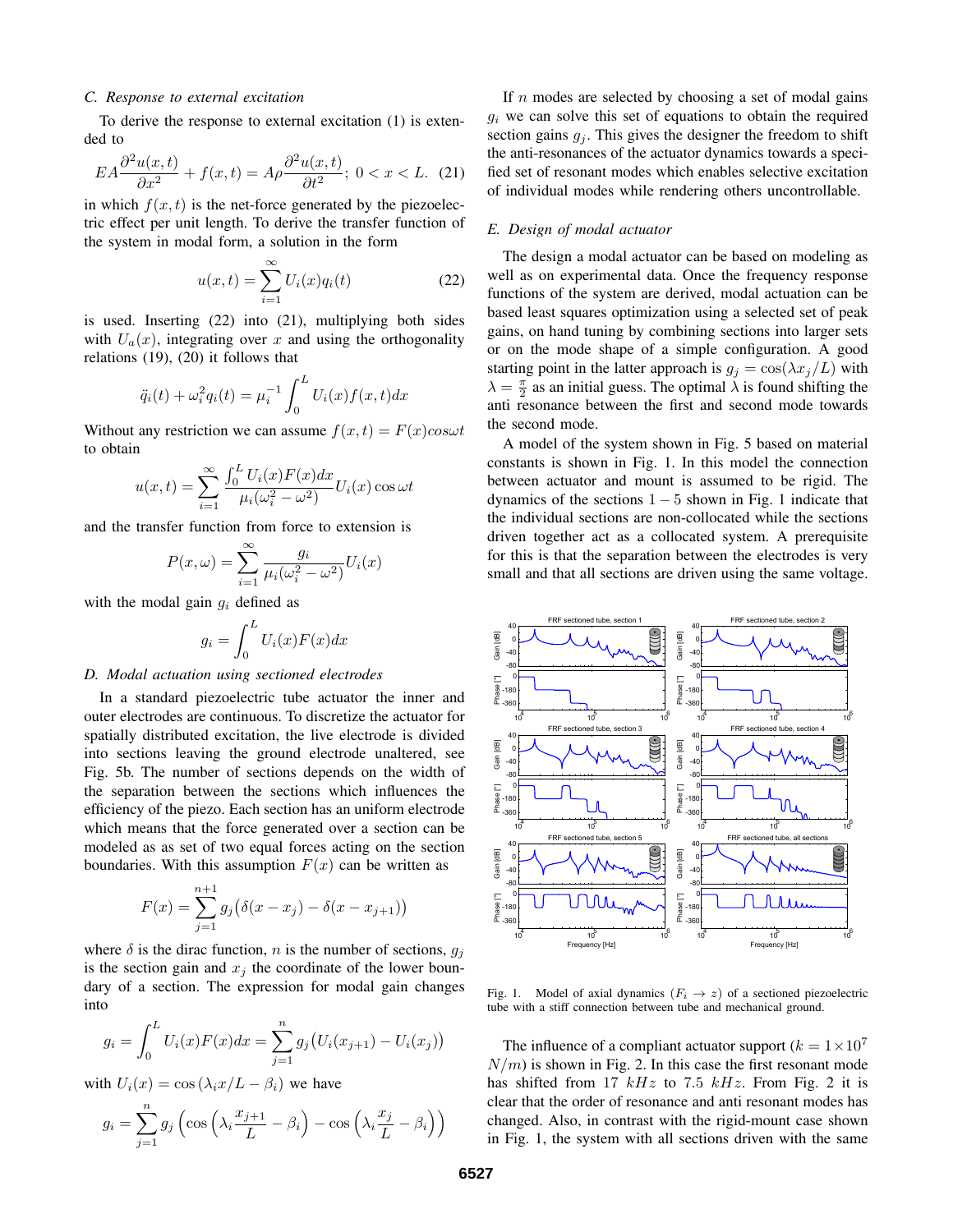

Fig. 2. Model of axial dynamics  $(F_i \rightarrow z)$  of a sectioned piezoelectric tube with a compliant connection between tube and mechanical ground.

voltage is no longer collocated. This is due to the fact that the force acting on the lower boundary is taken into account.

In Fig. 3, designs for modal actuators fitting three load condition are shown: unloaded (set 1-2), loaded by a rigid mass (set 3-4) and a combination of a rigid mass load and a compliant actuator mount (set 5-6). In all three cases a design for cancelation of the second and higher modes (set 1,3 and 5) is compared to a design canceling the first, third and higher modes (set 2,4 and 6). The gain sets listed in Table I are derived by curve fitting a cosine function in the form  $\cos(\lambda x_j/L - \beta)$  to the modal data obtained from the models of each specific load condition.

In the unloaded case using gain set 1, the cancelation up to the tenth mode is very good. Above the tenth mode there is some spill over due to spatial aliasing. Gain set 2 cancels the first, third and higher order modes but also reduces the static gain to 23% of its original value. Comparing gain set 3 with gain set 5 in Table I and Fig. 3 it follows that the optimal gain set in the compliant mount case yields a lower static gain due to the fact that gain set 5 has negative values.

The effect of modal actuation on the static gain of an actuator with varying load conditions is shown in Fig. 4. In all cases the application of modal actuation reduces the static

TABLE I MODAL ACTUATOR GAIN SETS

| set | 91      | 92      | 93   | 94      | 95      | $m_l$    | $_{k}$                 |
|-----|---------|---------|------|---------|---------|----------|------------------------|
|     | 1.00    | 0.90    | 0.72 | 0.46    | 0.16    | 0        | $\infty$               |
| 2   | $-0.90$ | $-0.16$ | 0.72 | 1.00    | 0.46    |          | $\infty$               |
| 3   | 1.00    | 0.93    | 0.79 | 0.59    | 0.36    | $.64\ q$ | $\infty$               |
| 4   | $-0.96$ | $-0.37$ | 0.46 | 1.00    | 0.92    | $.64\ q$ | $\infty$               |
|     | 1.00    | 0.73    | 0.25 | $-0.29$ | $-0.75$ | $.64\ g$ | N/m<br>10 <sup>7</sup> |
| 6   | $-0.90$ | $-0.19$ | 0.66 | 1.00    | 0.55    | $.64\ g$ | N/m<br>10 <sup>7</sup> |



Fig. 3. FRF of piezoelectric tube with section gains set to 1 (blue) and section gains set to modal gains of first, second and third mode (red).

gain of the actuator. However, comparing the static gain of a system with a rigid mass with the case where the actuator is unloaded it follows that an introduced load increases the static gain. The reason for this is that the modes used for cancelation in case of an actuator with load has a smaller slope than the case without load. In contrast a compliant actuator support reduces static gain.



Fig. 4. Reduction in static gain due to the application of modal filtering as a function of load conditions with changes due to different rigid masses (left) and changes due to a compliant  $(10^7 N/m = 100\%)$  actuator mount (right).

#### III. EXPERIMENTAL VERIFICATION

To verify the modal actuation approach, the outer electrode of a commercially available piezoelectric tube actuator (PT130.20, Physik Instrumente, Karlsruhe, Germany) was segmented into five sections of equal length using a lathe. The sectioned tube was excited using a set of five custom piezo amplifiers with a configurable gain.

In Fig. 5 an overview of the experimental setup is presented. The actuator has a length  $L = 30$  mm, an inner diameter of  $d_i = 9$  mm, an outer diameter  $d_o = 10$  mm and a lateral cross section  $A = 15$   $mm^2$ . The ceramic material of the tube is PIC 151, which has a density  $\rho = 7.76 \times 10^3 \ kg/m^3$  and a modulus of elasticity  $c_{13}^D = 44 \text{ } GPa$  and  $c_{13}^E = 64 \text{ } GPa$ depending on the electrical boundary conditions.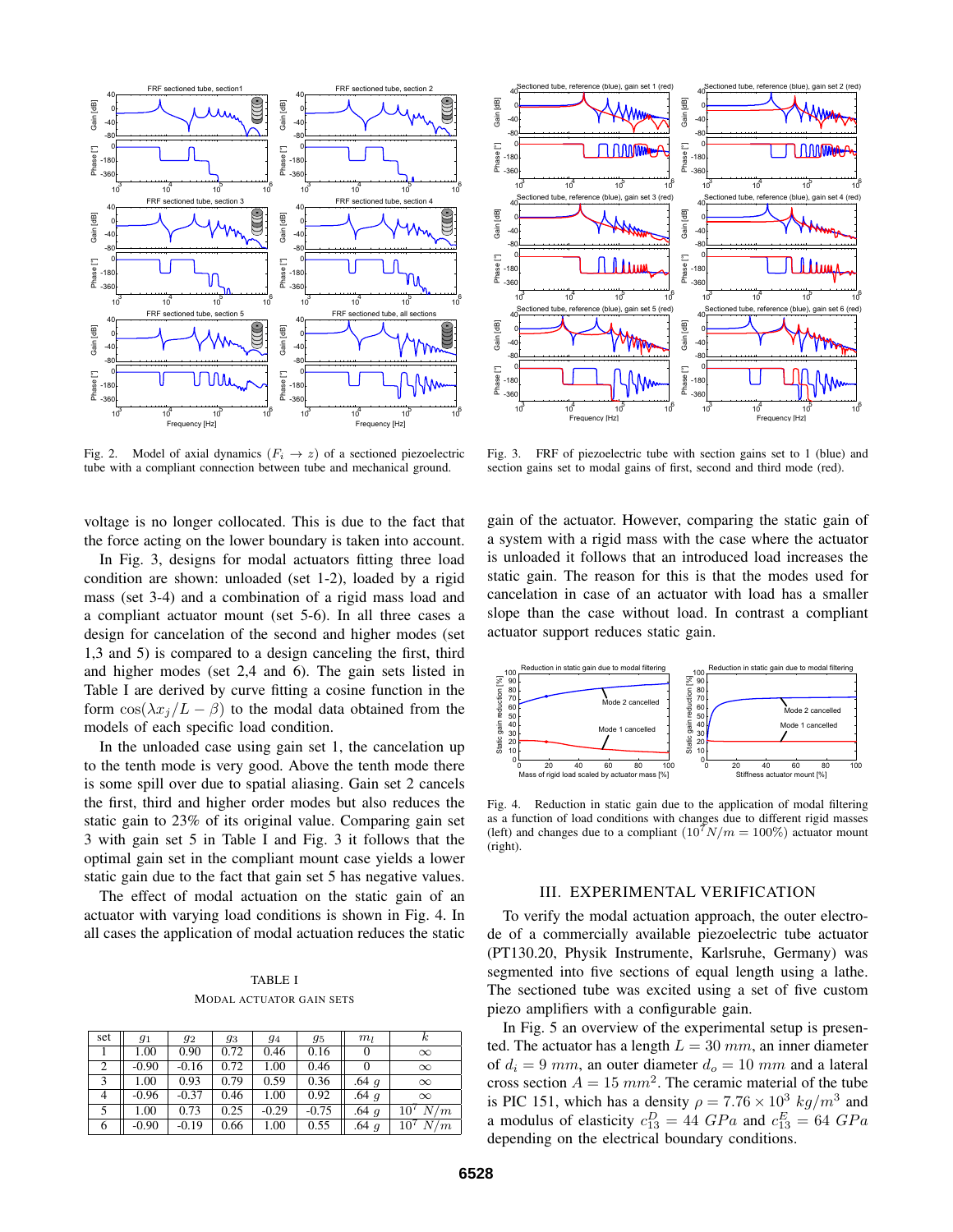

Fig. 5. Overview of the experimental setup of the sectioned piezoelectric tube with a vertical cross section (a) and an overview of the sections (b).

Loads in the form of standard AFM sample carriers (usually a thin steel disk) are held into place using a small magnet bonded to a M4 bolt which is connected to the base. The magnet and the load are in close proximity of each other but not in contact. The tube rests on an aluminum block under a pre-load force generated by the magnet and is not bonded to allow radial expansion.

The actuator is loaded by a standard steel ( $\rho = 7.8 \times 10^3$ )  $kg/m^3$ ,  $E = 200$   $GPa$ ) sample carrier with radius  $r = 6$ mm, thickness  $h = 0.72$  mm and a mass  $m_l = 0.64$  g. The lowest resonant mode of the sample carrier can be derived using [21]

$$
f = \lambda_{ij}^2 \frac{h}{2\pi r^2} \sqrt{\frac{E}{12\rho(1 - \nu^2)}}
$$

which with  $\lambda_{01}^2 = 4.977$  results in 24 kHz. Therefore it can be concluded that the lowest resonant mode of the sample carrier is in the same range as the low order modes of the piezoelectric actuator and will influence the dynamics of the low order modes.

#### *A. Experimental derivation of dynamics*

To investigate the dynamics of the loaded piezoelectric tube, a laser vibrometer (OFV-5000 with OFV-511 sensor and VD-02 decoder, Polytec, Waldbronn, Germany) was used to measure the velocity at the center of the sample disk. The piezoelectric tube was excited using a set of five independent piezo amplifiers.

*1) Dynamics of full tube:* The frequency response of the full tube was measured before and after cutting of the electrode. The results, shown in Fig. 6 indicate that the dynamical behavior of the tube after cutting is different from the one before cutting. The first two modes shift down by 17% and the third mode by 30% possibly due to damage caused to the piezoelectric material during electrode removal. More importantly, the second mode is now close to the first and second anti-resonance and is therefore less pronounced.

Comparing the results to the model shown in Fig. 1 it is clear that the modes occur at a much lower frequency than expected. The first mode shown the model is  $16.7$   $KHz$ , while the first measured mode shown in Fig. 6 occurs at 7.5  $kHz$ . The difference in the result can in part be attributed to



Fig. 6. FRF of loaded piezoelectric actuator, before (left) and after sectioning of the electrodes (right).

the dynamics of the load. Also the contact stiffness between mount and actuator and between the actuator and load will not be infinite because the top and bottom of the piezoelectric tube is not perfectly flat. As a result, the first resonant mode will shift to a lower frequency.

*2) Dynamics of sectioned tube:* The dynamics of the section tube when the sections are driven independently are shown in Fig. 7. To verify if the model can be used to derive the modal gains, the results of the separate sections were added up and compared to a response measured while driving all tube sections in parallel using the same gain. In Fig. 7 it is shown that results match very well for the first three resonant modes but show a deviation between the third and higher order modes.

For the purpose of modal actuation the second mode has already a small contribution to the dynamics and can in this case be ignored. Focusing on the dynamics of the first and the third mode it is clear that with exception of the first channel, all sections have an anti resonance between the first and third mode. As a result, the mode shapes of the first and second mode of channel 2-5 have the same sign which allows the application of a gain set with 4 positive gains allowing optimization of the static gain.



Fig. 7. Measured FRF of sectioned actuator.